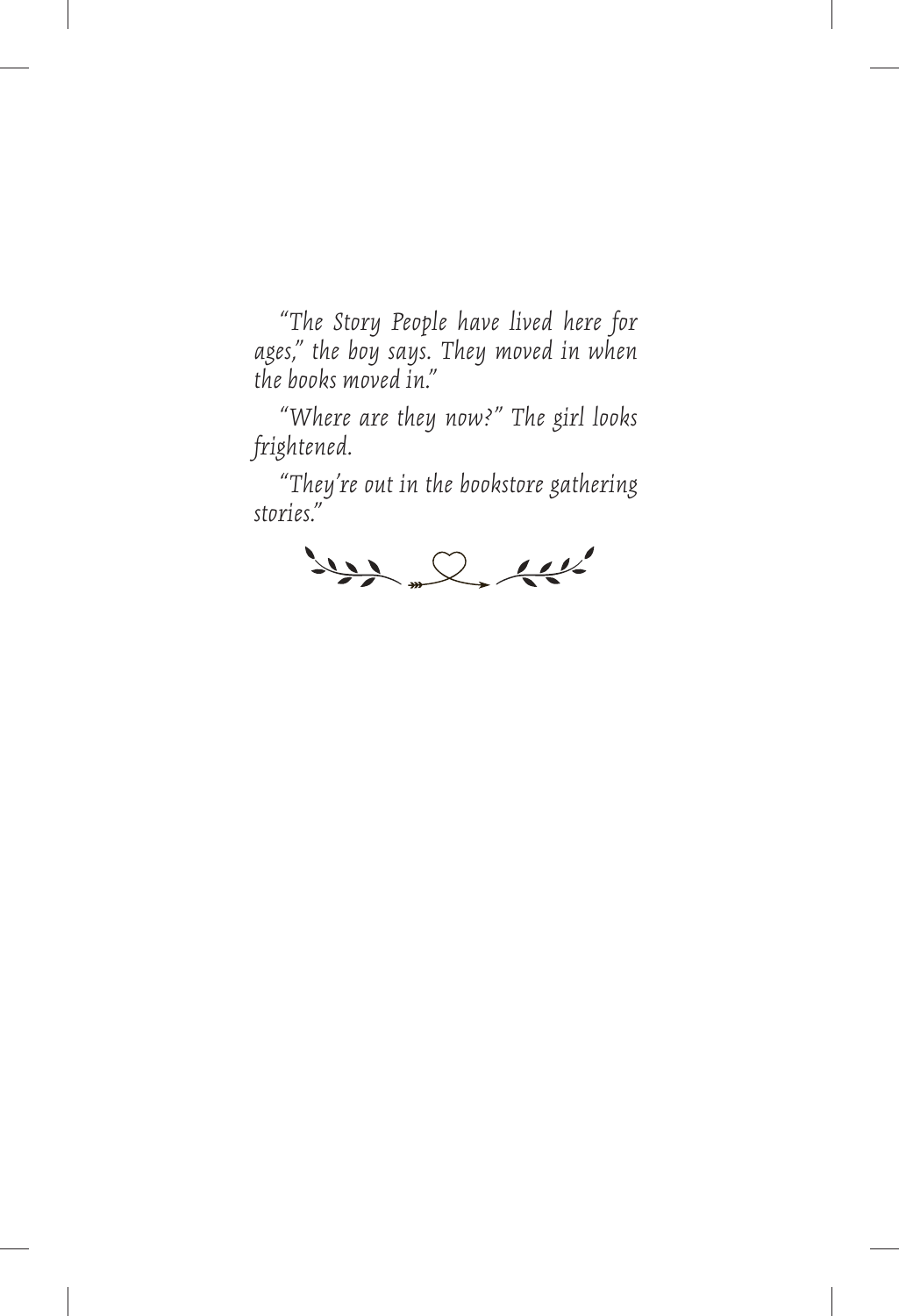



## HEATHER KAUFMAN

CONCORDIA PUBLISHING HOUSE  $\sim 100$  km s  $^{-1}$ SAINT LOUIS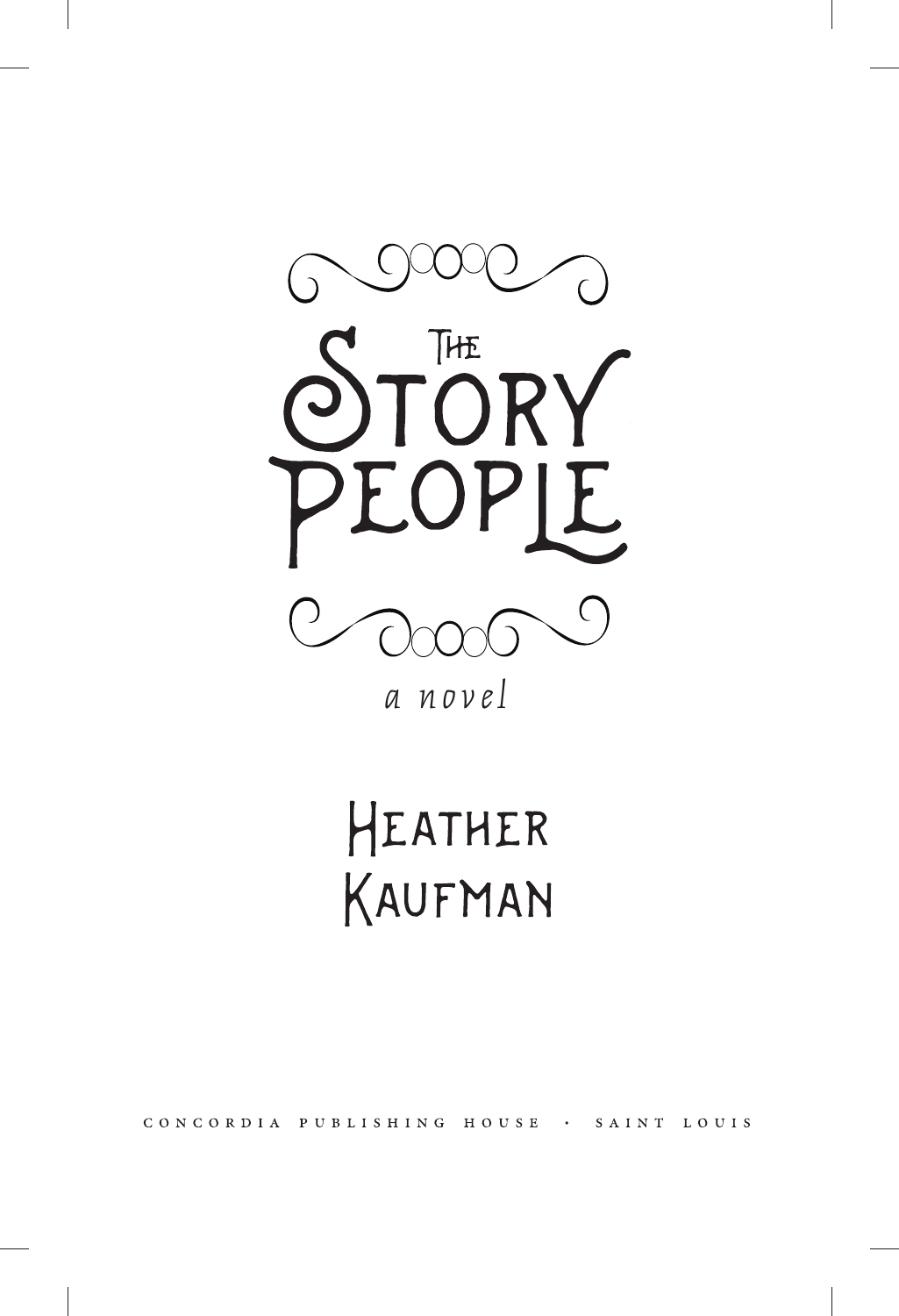To Andrew*,* with love



Copyright © 2016 Concordia Publishing House 3558 S. Jefferson Avenue, St. Louis, MO 63118-3968 1-800-325-3040 · www.cph.org

All rights reserved. Unless specifically noted, no part of this publication may be reproduced, stored in a retrieval system, or transmitted, in any form or by any means, electronic, mechanical, photocopying, recording, or otherwise, without the prior written permission of Concordia Publishing House.

Scripture quotations are from the ESV® Bible (The Holy Bible, English Standard Version®), copyright © 2001 by Crossway, a publishing ministry of Good News Publishers. Used by permission. All rights reserved.

Scripture paraphrases are adapted from the ESV® Bible (The Holy Bible, English Standard Version®), copyright © 2001 by Crossway, a publishing ministry of Good News Publishers. Used by permission. All rights reserved.

Manufactured in the United States of America

1 2 3 4 5 6 7 8 9 10 25 24 23 22 21 20 19 18 17 16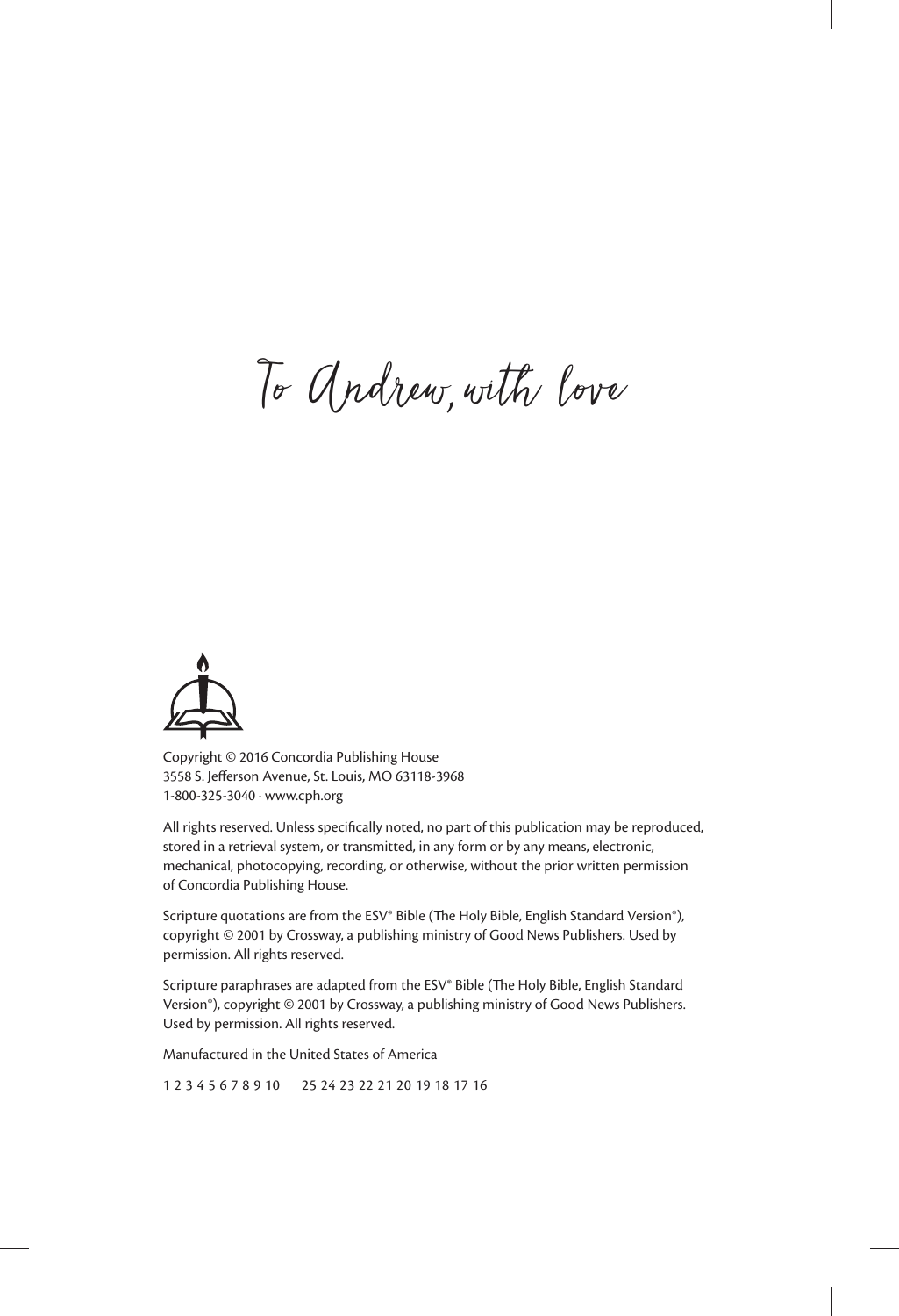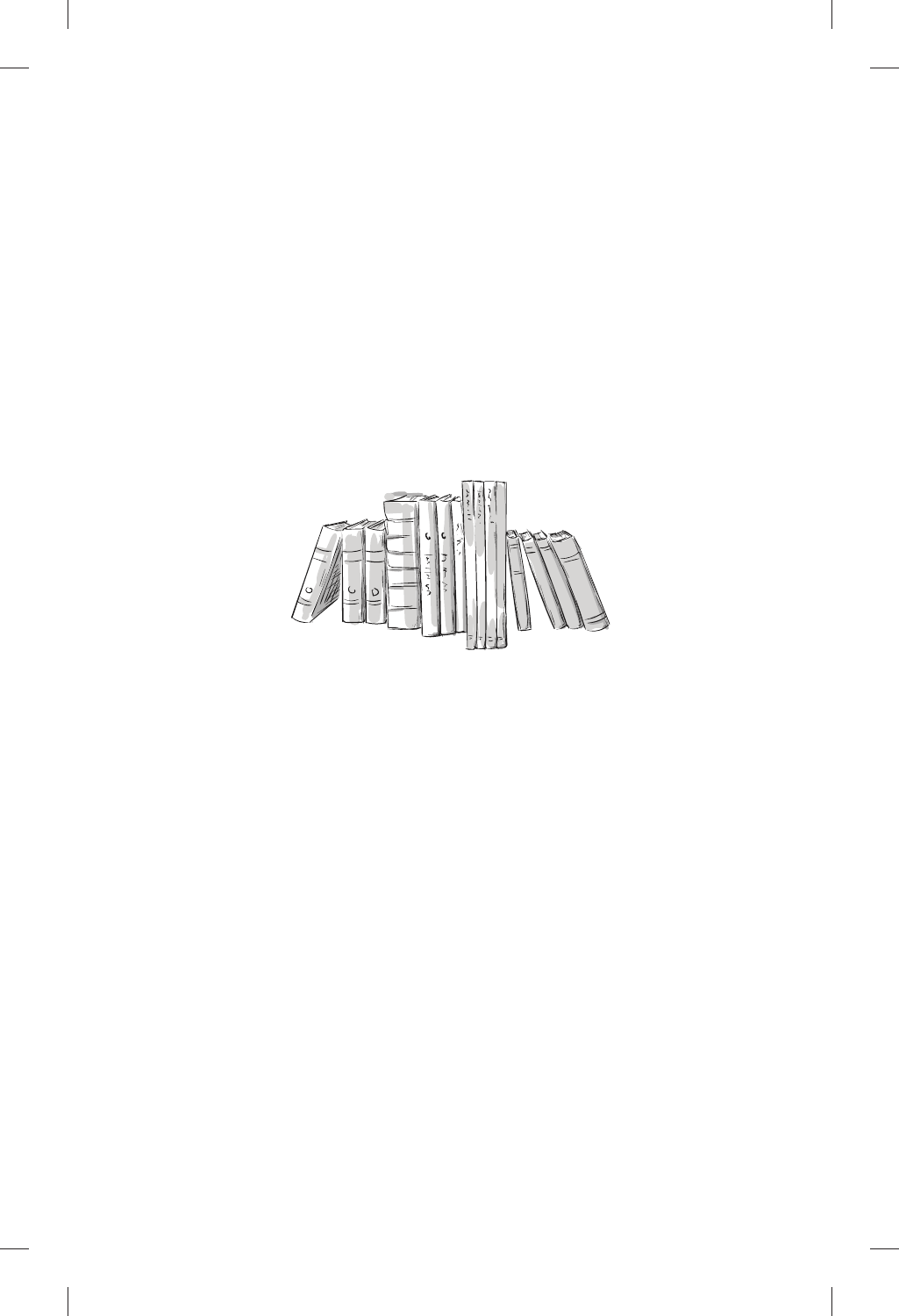**The girl is lost.** *She is in the middle of a row of bookshelves that she is too short to see over and now she is beginning to feel the first twinges of panic. She realizes too late the wisdom of staying with an adult when you are told to stay. But she is a brave girl, and she does not cry.*

*The girl sees a door and thinks this is the way out, but when she opens it, she sees it's just a cluttered old closet. Now she thinks she will cry. In fact, she has just decided to do so when she sees a sliver of light against the far wall. There is another door, only this one doesn't*  look much like a door. She would never have seen it if *it weren't cracked open. It is not much wider than she is, and she is barely five and not that big at all. She has never seen a door this narrow. It doesn't seem like a way out. It seems like a way in. Still, she is a brave girl, and she decides to explore.*

*The girl opens the strange door. There is no doorknob, so she must push. Now she sees a narrow passageway and, far ahead, another glimmer of light. The girl moves forward slowly. She thinks of Lucy and the wardrobe in the book her grandmother is reading to her and wonders if this, perhaps, is how Lucy felt when she reached out her hand to find a tree branch instead of a coat.*

*The girl reaches the light when she hears the noise—a soft, clearing-the-throat noise.*

*This is when the girl realizes that she is not alone.*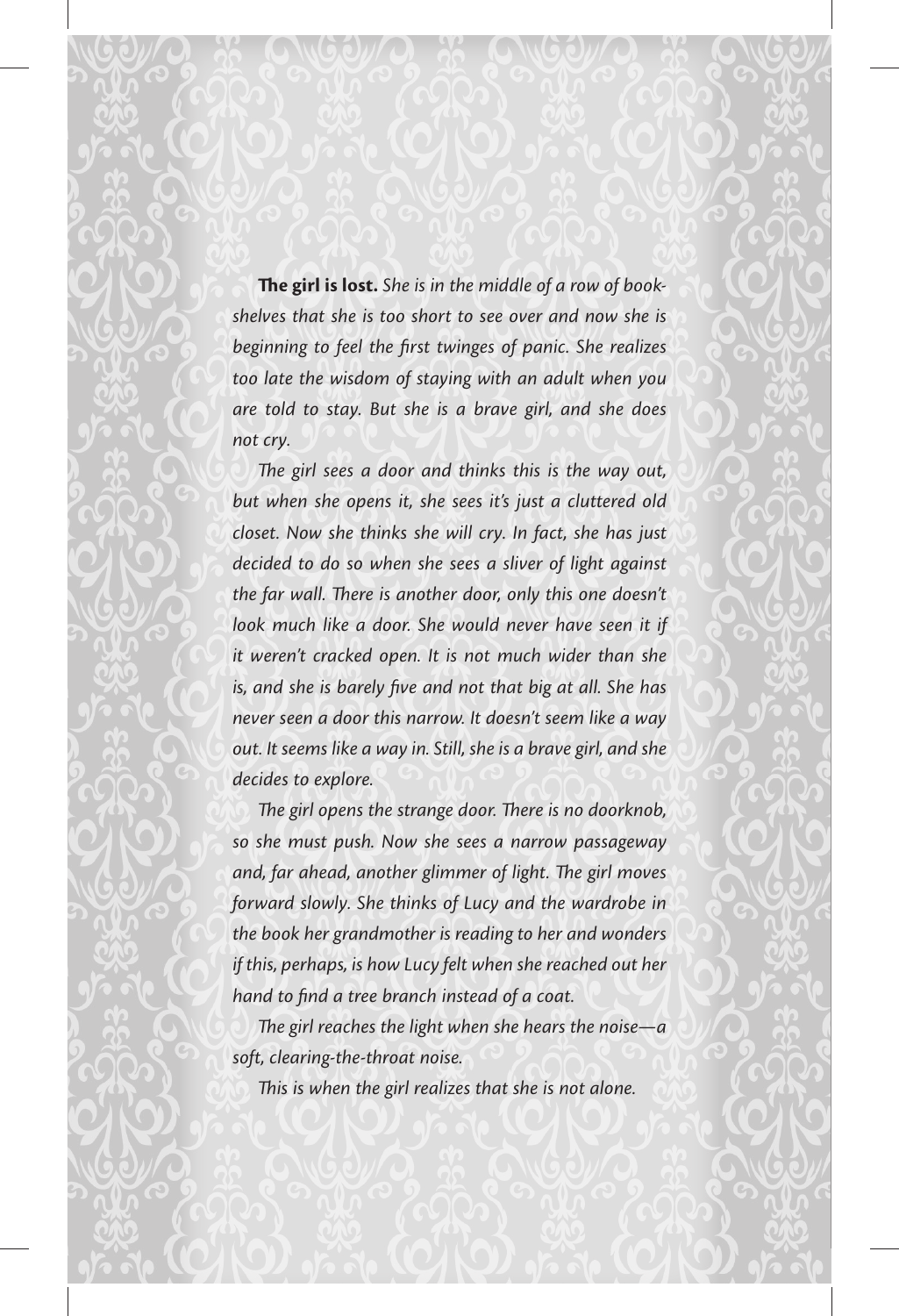

Ben didn't typically wish to be shorter, but he wished it now—not anything drastic, a few inches less would suffice, just enough so he could fold himself behind the billowing standing banner, which advertised Palermo's Books. Instead he found himself fumbling clumsily, with limbs poking out from behind the banner, giving away his position to the ever-approaching Mrs. Matilda Gardner. He knew he looked ridiculous, but the thought, rather than making him move, just made him embarrassed, which in turn made him more zealous to hide himself.

He'd left the relative safety of his shop in order to bring in the banner before the growing storm blew it away, and just now he caught sight of Mrs. Gardner's hunched form scurrying across Main Street toward his store. Her oblong shape and tendency to walk with her chest shoved forward gave her the figure of a penguin perched for flight—made all the more ridiculous by the impossibility of takeoff. Her distinctive form never failed to spark a flutter of panic in Ben. Inevitably any conversation he held with Mrs. Gardner turned to the fact that he, a grown man of twenty-nine, was unmarried and, good heavens, didn't he think that was unfortunate, and what on God's green earth did he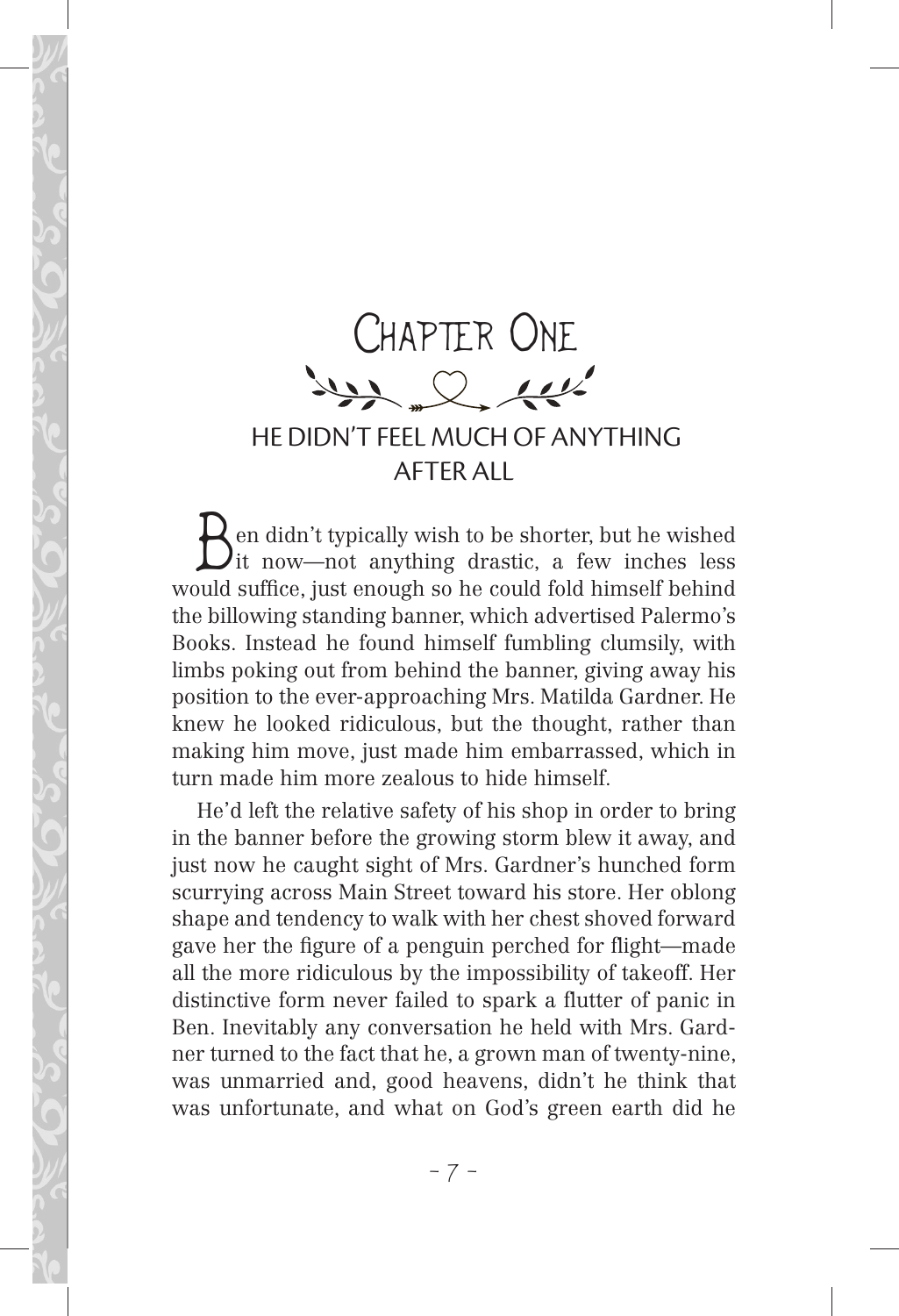intend to *do* about it? Now, as he bobbed and weaved in time with the banner's erratic movements and became steadily soaked by the rain, he wished he'd stayed inside.

A quick peek informed Ben that Mrs. Gardner had nearly made it to his shop. Her face, pink and shiny from exertion, swiveled back and forth as if scouting for any number of disasters, and her bustling form looked like she was trying to outdo the raindrops, which were managing to soak her gray, curled updo despite her best efforts to shield it with her purse. Just as she reached the awning of Palermo's Books, another woman tugged at her arm, causing her to spin with a squeal. Ben watched Mrs. Gardner's face light up in anticipation of juicy gossip as the two settled into a comfortable conversation. He sighed in relief, for he knew she wouldn't be inside for at least another half hour. Taking advantage of this momentary distraction, Ben ducked around the banner, slid behind Mrs. Gardner, and leaped up the front steps, cringing as the bell above the doorway chimed his presence. He headed back to his swivel chair behind the counter and scanned the first floor of his store. No one was directly in sight. Quickly he tugged on his T-shirt, pulling it up and swiping at his face to remove the last of the rain.

The bookstore was three stories tall with the flight of stairs in the middle. The first floor was the coziest, with the front desk immediately to the left of the entrance and a quiet reading alcove in the back of the store. The used books, children's, romance, and classics were all on the first floor; nature, poetry, and nonfiction were on the second; and hobbies, travel, cooking, and clearance were on the third.

Ben plopped down on his chair and glanced at the doomed banner through the front window. "It's not worth it, JC." Petting the small mutt, who looked like a mix between a Chihuahua and a miniature poodle, he took a swig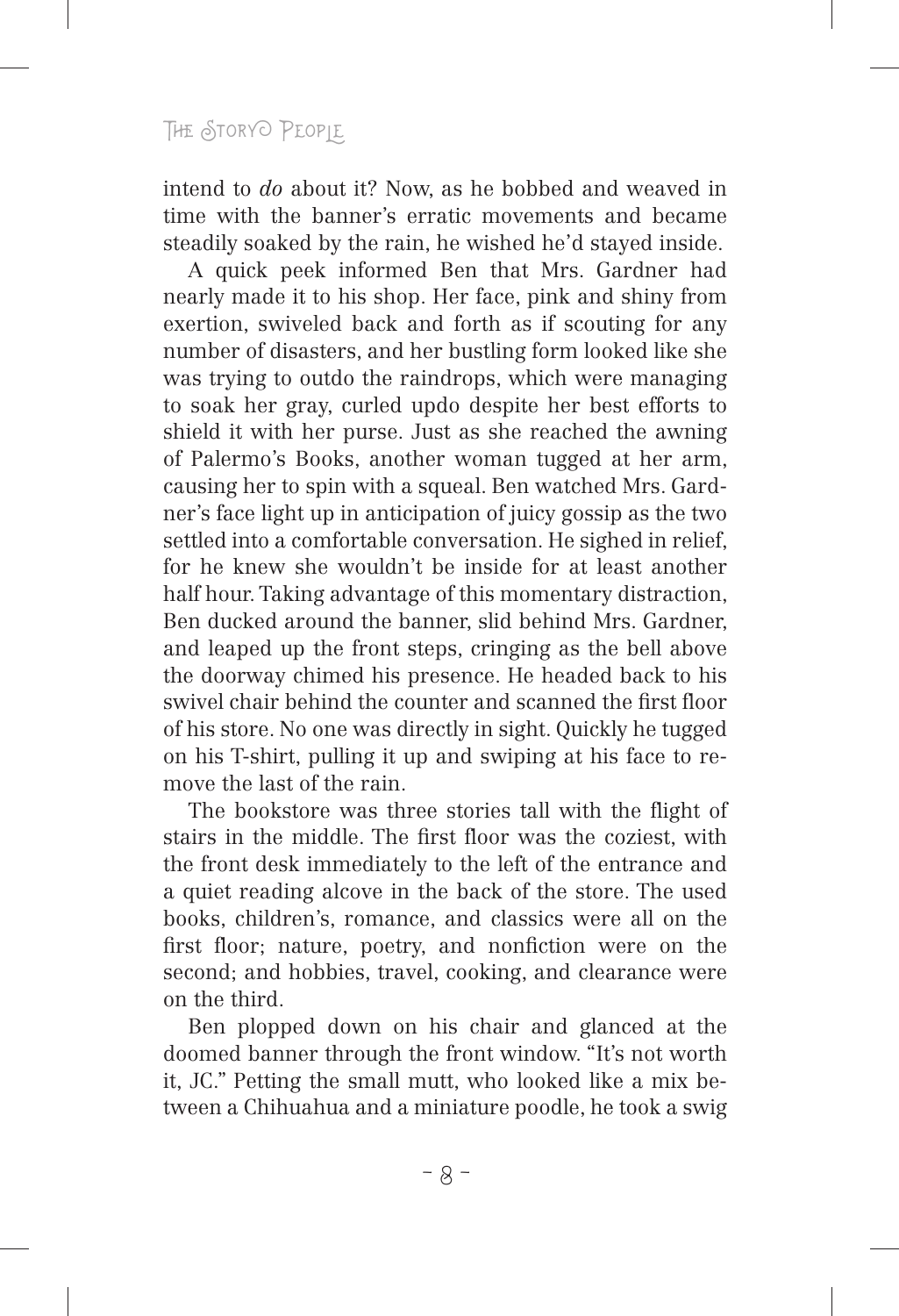from his now-cold cup of coffee. "We'll just have to chance the banner." JC groaned in an agony of joy and tilted his head into Ben's palm as Ben continued to scratch behind the ears. "JC? Jesus Christ?" people often asked, looking at him askance as if he'd committed blasphemy. "No," he'd clarify, "Julius Caesar."

The drizzle had begun midmorning, with a lull around noon, but as the afternoon progressed, the mass of black clouds condensed and let loose its rain with renewed vigor. Awnings up and down Main Street now shielded fidgeting people who were pawing at their umbrellas in nervous anticipation. Ben crossed his ankles with a grunt, picking up a splayed paperback from the counter as he let his eyes roam from the banner to the window, watching as the raindrops smeared across the glass.

It was mid-July, and the rain was a welcome change for many in New Holden, Indiana, who'd spent the last few weeks gazing at the sky and clicking their tongues in dissatisfaction. No rain for the local farmers' crops meant no roadside stands with tempting fresh corn on the cob come late summer. With the downpour came renewed visions of bright yellow corn dripping with butter and sprinkled with salt. Family outings were already being planned to celebrate the coming bounty.

For Ben, rain had a more mercenary implication. Poor weather meant visitors would be forced away from the outdoor offerings of New Holden—horseback riding; canoeing, fishing, and picnicking by the Wabash; visits to the local historic mill and picturesque covered bridge. It would all be out of the question, and instead, a stream of wet and disgruntled people would trickle in to take refuge in the shops. Wet days, so often toxic to other businesses, proved invaluable here in New Holden's historic district. This was one of the early lessons Ben had learned about his new home.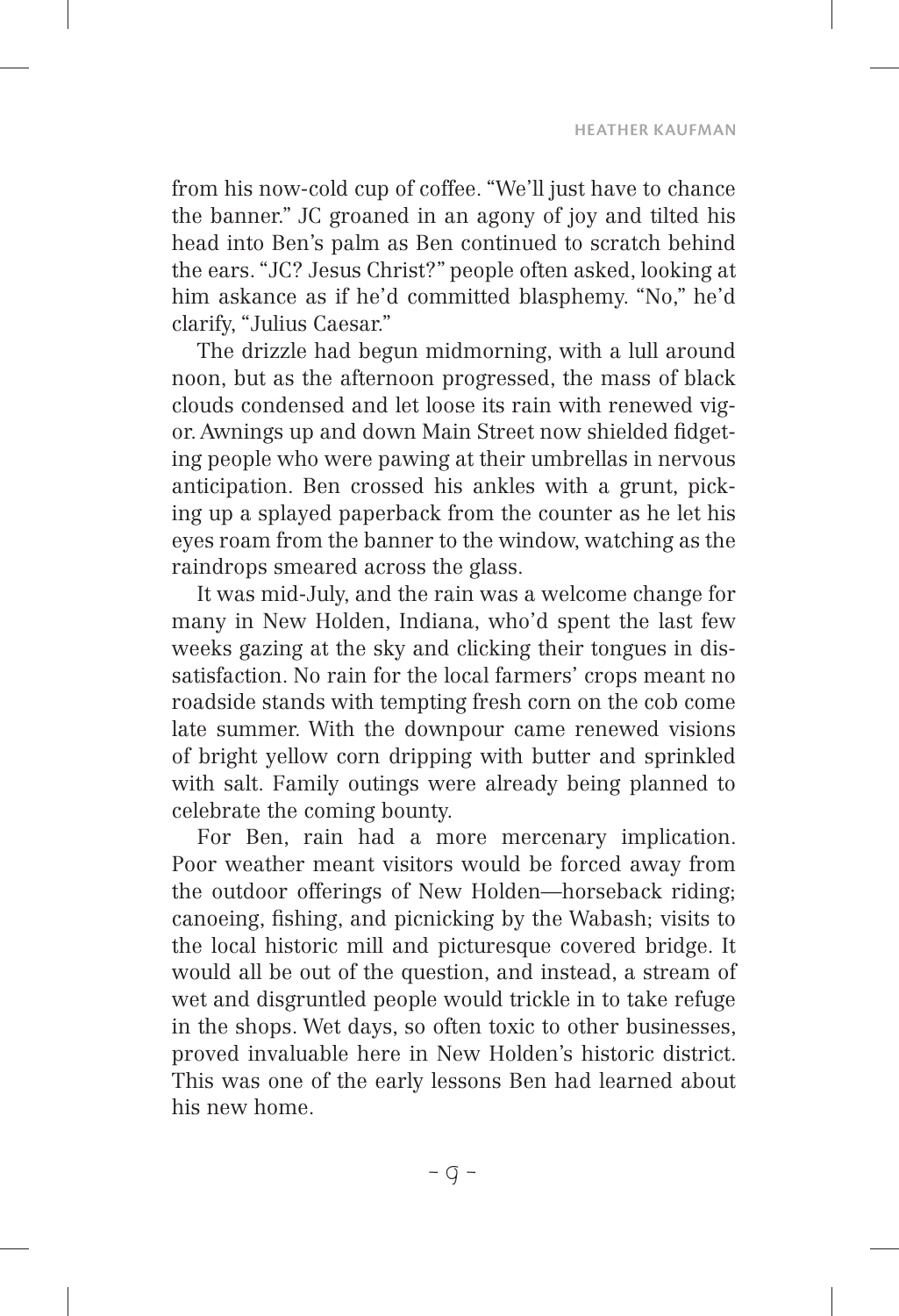Three years before, Louis Palermo had passed away and bequeathed Palermo's Books to his only nephew. Ben had grown up visiting the store, and it held an enduring nostalgic place in his memory. Summer wasn't complete until the Palermos packed up the old cherry-red Suburban and made the long drive to visit Uncle Louie. Ben's memories of his uncle were so tightly connected to those of the store that it was hard to separate the two. He'd spent countless hours roaming the store and "helping" his uncle behind the front desk. Evenings were cozy and revolved around family and food, his father and Uncle Louie swapping childhood stories, their big laughs prompting laughter from Ben, even if he didn't always follow their inside jokes.

Those happy summers came to an end, however, when, on a drive home from a Christmas party, his parents were hit head on by a too-tired semitruck driver. Ben was just fourteen. He had gone to live with his grandma on his mother's side, and the trips to visit Uncle Louie had ended. But the bookstore took up permanent residence in Ben's mind, a symbol of happier, less complicated times.

When Ben received the news that the bookstore was his, he'd been an eager twenty-six-year-old MBA graduate who'd spent the past year working as financial manager for a college friend's start-up software company in Chicago. The news came unexpectedly, and he'd waffled on what to do, finally deciding to go for a year. He'd felt panic in leaving friends and his job for something so uncertain, but he'd maintained sanity by telling himself he'd only be gone for a year. He'd go, assess the business, sell, and then return home. His friend had agreed to hold Ben's job until he returned, but then the one year turned to two and then to three, and the job was no longer on the table, and the connections with Chicago slowly unraveled.

Ben hadn't expected to stay, didn't intend to stay, and